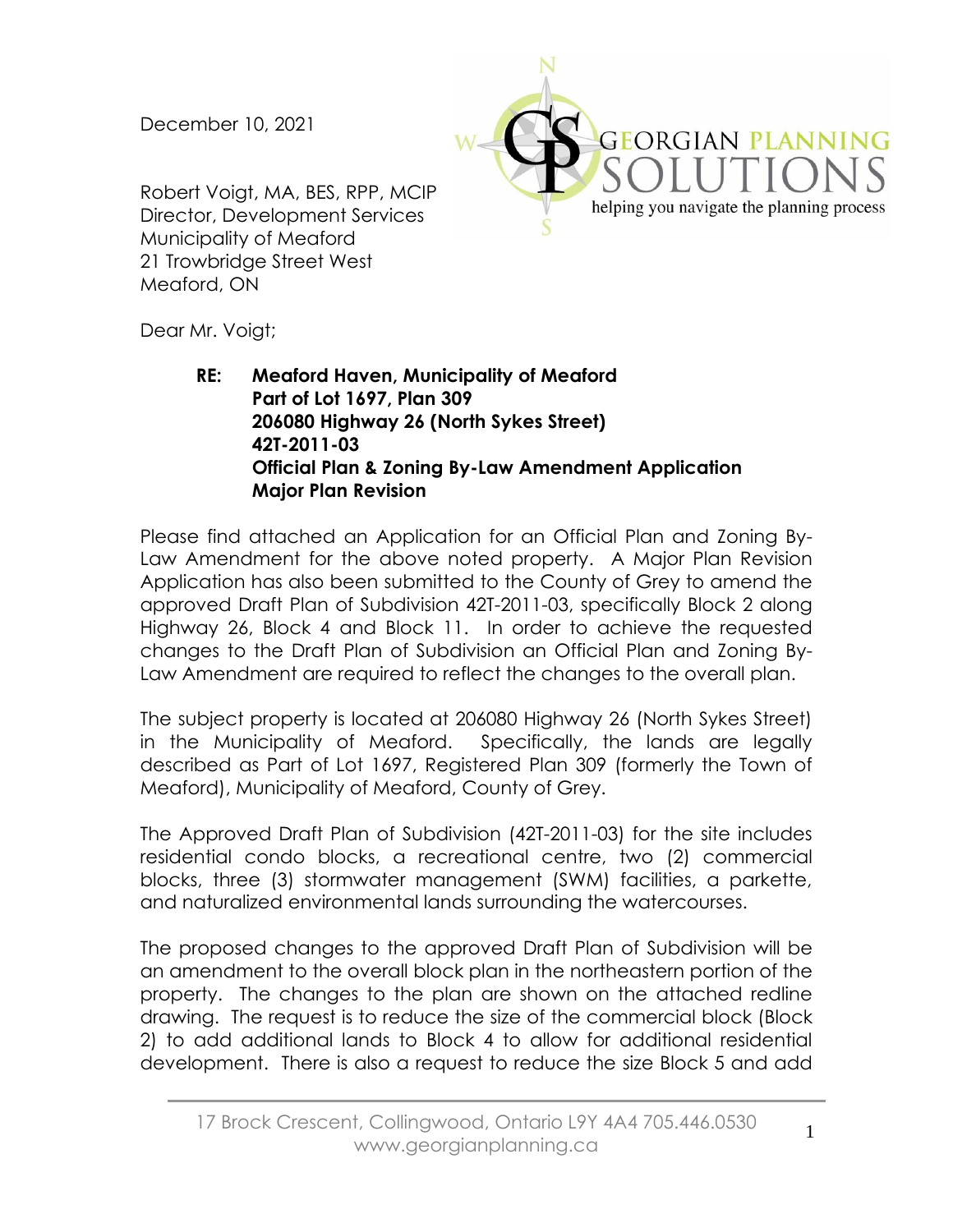to Block 4. Block 5 was created to contain a stormwater management pond. With more detailed engineering works being completed it was determined that the size of the block was not needed to be as large as previously approved and the block has been decreased in size to allow additional development lands within Block 2 for future residential uses.

There are several reasons for the request to amend the existing Draft Plan including that there is no longer a need for the larger commercial use on the property. Originally, the lands were approved to accommodate a need for a medical facility on this side of Meaford. Since the approval of this Plan of Subdivision a medical facility has been build a short distance east of this property. This amendment would reduce the currently designated Urban Highway Commercial lands slightly while still maintaining the intent of commercial designation. Base on the current direction of the prominent highway commercial use to the east side of Meaford it is felt that the reduction can be supported and that demand for larger commercial parcels on this side of town is not high, especially considering the current development of this type of commercial on the east end of town.

In addition, the new landowner has different development ideas then the previous owner and since the original approval, the market demands have changed. The owner is considering a low rise apartment for this location that would add another unit type to the overall development and this side of Meaford. Also considering the attainable and accessible housing needs of the town. Details of the development of the revised block would be required to go through site plan approval to formalize the use.

The reduction in the size of the "Urban Highway Commercial" lands and re-designation of the land to "Urban Living Area" is required to accommodate the overall development concept that is proposed.

A Stormwater Management Report was updated and prepared to support the redline draft plan application by confirming that the servicing and the stormwater management strategies originally identified in the Functional Servicing and Stormwater Management Report prepared by Crozier & Associates (August 2011) remain suitable.

In order to implement the proposed changes to the Draft Plan of Subdivision an Official Plan and Zoning By-Law Amendment is also required.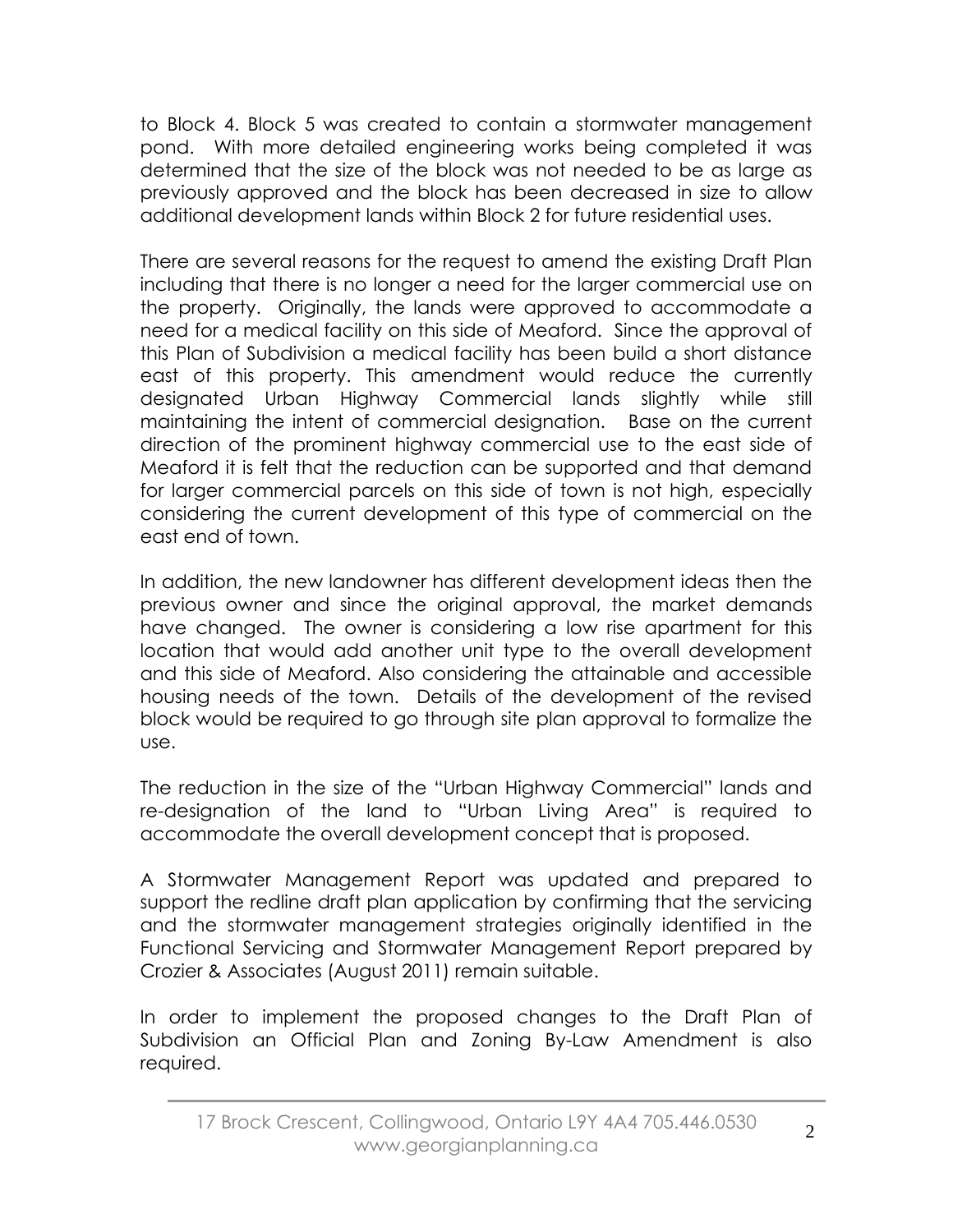Please find the following as part of this package.

- The completed Official Plan Amendment Application
- The completed Zoning By-Law Amendment Application
- Official Plan and Zoning By-law Amendment application fees of \$10,000 plus the \$10,000.00 security
- Major Plan Revision Review fee \$1000.0
- 2 copies of the Sketch of proposed Official Plan request
- 2 copies of the Sketch of proposed zoning request
- 2 copies of the Plan Revision prepared by Crozier & Associates
- 2 copies of the Functional Servicing and Stormwater Management Report prepared by Crozier & Associates
- 2 copies of the Traffic Impact Study prepared by Crozier & **Associates**
- The Grey Sauble Conservation Authority review fee will be paid directly

The following sections review the subject applications, with respect to key planning polices provided for under the Provincial Policy Statement (PPS), the County of Grey Official Plan, and the Municipality of Meaford Official Plan.

## **Provincial Policy Statement**

Under provisions of the Planning Act comments, submissions or advice that affect a planning matter "shall be consistent with" the Provincial Policy Statement (PPS). The PPS is built around three fundamental planning matters, namely, *"Building Strong Communities", "Wise Use and Management of Resources"*, and "*Protecting Public Health and Safety".* It is clear that the Province requires that planning decisions support strong communities, a clean and healthy environment and economic vitality.

It is respectfully submitted that the proposed changes to the draft plan, the Official Plan designation and the zoning are entirely consistent with several key policies. These are as follows:

| 1.1 (Managing and Directing<br>Land Use to Achieve Efficient |  |
|--------------------------------------------------------------|--|
| development and Land Use                                     |  |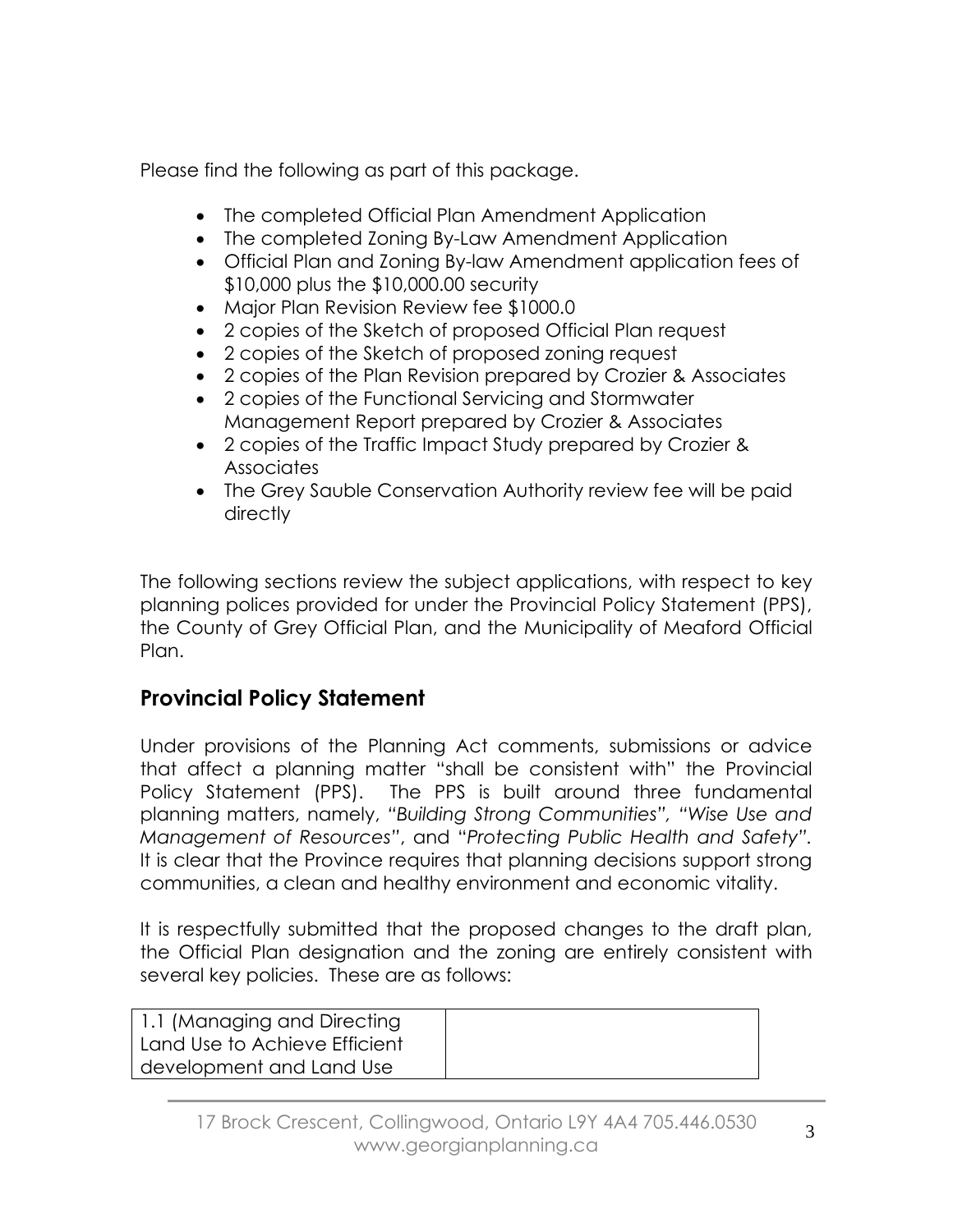| Patterns)                                                                                                                                                                                                                                                                                                                                                                                                                                                                              |                                                                                                                                                                                                                                                                                                                                                                                                                 |
|----------------------------------------------------------------------------------------------------------------------------------------------------------------------------------------------------------------------------------------------------------------------------------------------------------------------------------------------------------------------------------------------------------------------------------------------------------------------------------------|-----------------------------------------------------------------------------------------------------------------------------------------------------------------------------------------------------------------------------------------------------------------------------------------------------------------------------------------------------------------------------------------------------------------|
| 1.1.1 Healthy, livable and safe<br>communities are sustained by:                                                                                                                                                                                                                                                                                                                                                                                                                       |                                                                                                                                                                                                                                                                                                                                                                                                                 |
| a) promoting efficient<br>development and land use<br>patterns which sustain the<br>financial well- being of the<br>Province and municipalities over<br>the long term.                                                                                                                                                                                                                                                                                                                 | The planned residential uses on<br>the<br>property represent<br>an<br>efficient land use pattern and<br>the development of this parcel<br>will help to support the financial<br>well-being of the Municipality.                                                                                                                                                                                                 |
| b) accommodating an<br>appropriate affordable and<br>market-based range and mix of<br>residential types (including<br>single-detached, additional<br>residential units, multi-unit<br>housing, affordable housing and<br>housing for older persons),<br>employment (including industrial<br>and commercial), institutional<br>(including places of worship,<br>cemeteries and long-term care<br>homes), recreation, park and<br>open space, and other uses to<br>meet long-term needs; | overall subdivision<br><b>The</b><br>does<br>consider a range and mix of<br>residential types including single<br>detached, townhome<br>and<br>multi-unit housing.<br>The proposed changes to the<br>plan will allow for additional unit<br>types. Further, the subject lands<br>are located in an area that is<br>identified by the County of Grey<br>and<br>Grey Highlands<br>for<br>residential development. |
| c) avoiding development and<br>land use patterns which may<br>cause environmental or public<br>health and safety concerns;                                                                                                                                                                                                                                                                                                                                                             | The changes to the approved<br>plan of subdivision will not result<br>in<br>environmental or<br>public<br>health and safety concerns.                                                                                                                                                                                                                                                                           |
| d) avoiding development and<br>land use patterns that would<br>prevent the efficient expansion<br>of settlement areas in those<br>areas which are adjacent or                                                                                                                                                                                                                                                                                                                          | The property is an approved<br>plan of subdivision the proposed<br>changes to the plan do<br>not<br>impact the ability<br>the<br>Οf<br>settlement area to expand.                                                                                                                                                                                                                                               |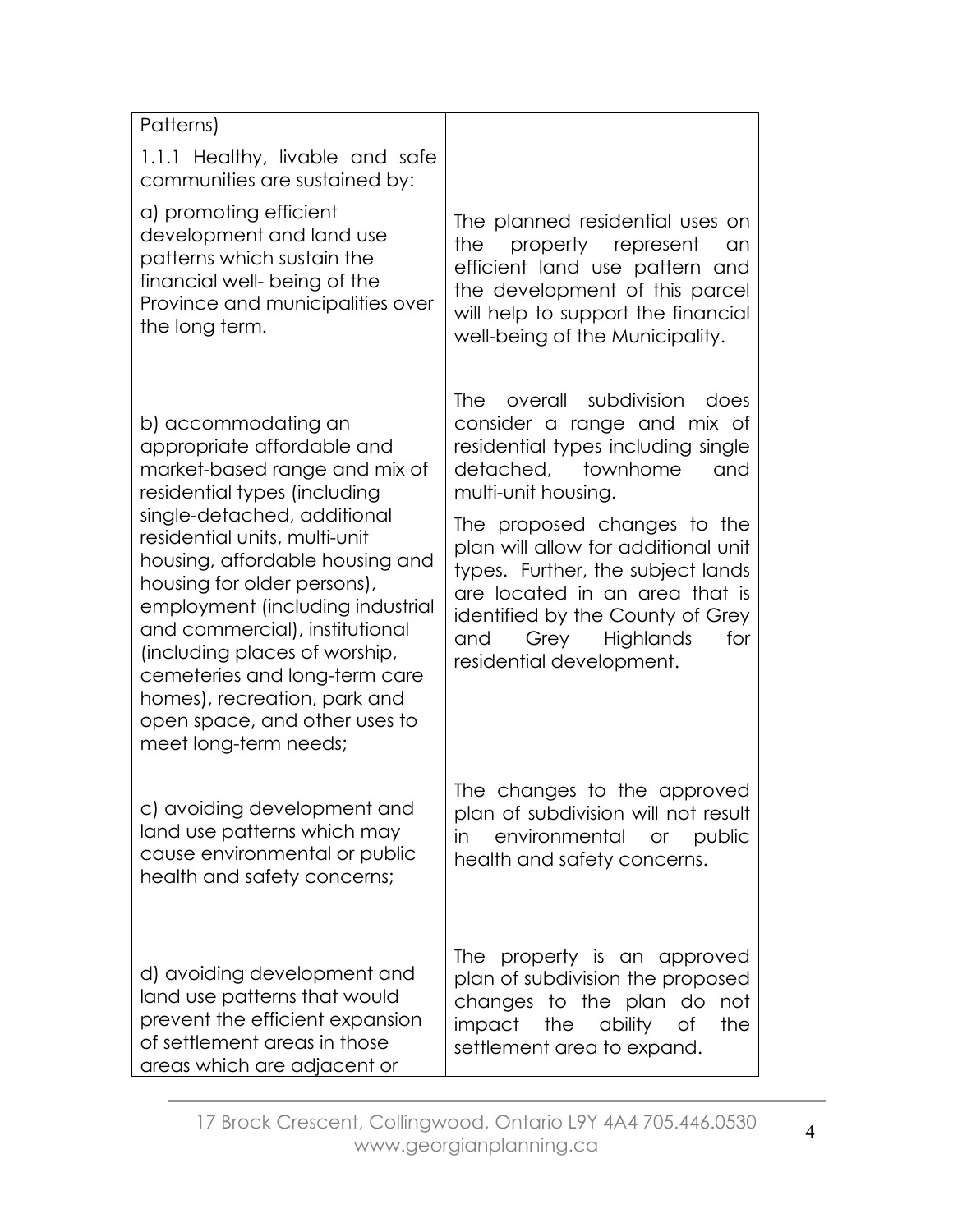| close to settlement areas;                                                                                                                                                                                                                                                                                                           |                                                                                                                                                                                                                                                                                                                                                            |
|--------------------------------------------------------------------------------------------------------------------------------------------------------------------------------------------------------------------------------------------------------------------------------------------------------------------------------------|------------------------------------------------------------------------------------------------------------------------------------------------------------------------------------------------------------------------------------------------------------------------------------------------------------------------------------------------------------|
| e) promoting the integration of<br>land use planning, growth<br>management, transit-supportive<br>development, intensification<br>and infrastructure planning to<br>achieve cost-effective<br>development patterns,<br>optimization of transit<br>investments, and standards to<br>minimize land consumption and<br>servicing costs; | The changes to the existing draft<br>plan would help to<br>support<br>intensification on this property<br>effective<br>and support cost-<br>infrastructure<br>in<br>this<br>0f<br>area<br>Meaford                                                                                                                                                          |
| 1.1.2 Sufficient land shall be<br>made available to<br>accommodate an appropriate<br>range and mix of land uses to<br>meet projected needs for a time<br>horizon of up to 25 years,                                                                                                                                                  | The proposed changes to the<br>will<br>allow<br>for<br>plan<br>an<br>appropriate range and mix of<br>to<br>help<br>land<br><b>USes</b><br>meet<br>projected needs in the area.                                                                                                                                                                             |
| 1.1.3 (Settlement Areas)<br>1.1.3.1 Settlement areas shall be<br>of<br>growth<br>focus<br>the<br>and<br>development.                                                                                                                                                                                                                 | The proposed development is<br>located<br>within<br>an<br>area<br>identified<br>for<br>$\alpha$ s<br>an<br>area<br>development and growth.<br>Grey County Official<br>Plan<br>identifies the<br>property<br>$\alpha$ s<br>a<br>Settlement<br>which<br>area,<br><b>is</b><br>considered<br>an area to be the<br>growth within<br>the<br>focus of<br>County. |
| 1.1.3.2 Land use patterns within<br>settlement areas shall be based<br>on densities and a mix of lands<br>uses which:                                                                                                                                                                                                                |                                                                                                                                                                                                                                                                                                                                                            |
| a) efficiently<br>land<br>and<br><b>use</b><br>resources;<br>appropriate for,<br>b)are<br>and<br>efficiently use, the infrastructure                                                                                                                                                                                                 | The subject lands are within an<br>designated for growth.<br>area<br>proposal to<br>the<br>The<br>amend<br>approved plan of subdivision will<br>help to further promote<br>an                                                                                                                                                                              |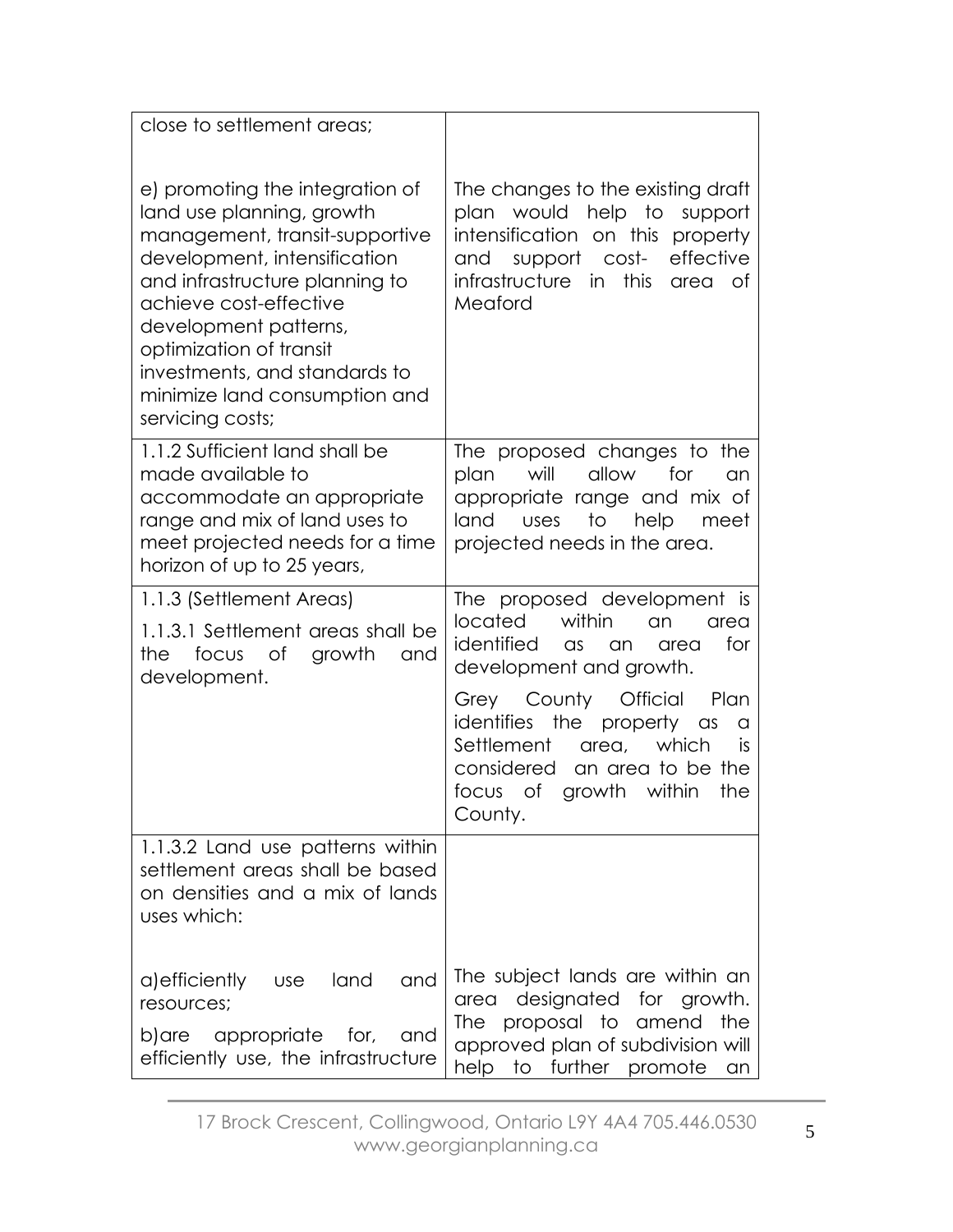| public<br>service facilities<br>and<br>which are planned or available,<br>and avoid the need for their<br>unjustified and/or uneconomical<br>expansion;                                                                                                                                                                                                                                                                                                                   | appropriate use of land and<br>existing and future infrastructure.                                                                                                                                                                                                                           |
|---------------------------------------------------------------------------------------------------------------------------------------------------------------------------------------------------------------------------------------------------------------------------------------------------------------------------------------------------------------------------------------------------------------------------------------------------------------------------|----------------------------------------------------------------------------------------------------------------------------------------------------------------------------------------------------------------------------------------------------------------------------------------------|
| 1.1.3.6 New development taking<br>designated growth<br>in<br>place<br>areas should occur adjacent to<br>the existing built-up area and<br>shall have a compact form, mix<br>of uses and densities that allow<br>for the efficient use of land,<br>infrastructure and public service<br>facilities.                                                                                                                                                                        | <b>The</b><br>property is immediately<br>adjacent to an existing built up<br>the<br>and<br>proposed<br>area<br>changes to the plan will help to<br>support compact form, mix of<br>densities<br>that<br>uses<br>and<br>will<br>efficiently use the lands<br>and<br>public service facilities |
| 1.6.6.2 Municipal sewage<br>services and municipal water<br>services are the preferred form<br>of servicing for settlement areas<br>to support protection of the<br>environment and minimize<br>potential risks to human health<br>and safety. Within settlement<br>areas with existing municipal<br>sewage services and municipal<br>water services, intensification<br>and redevelopment shall be<br>promoted wherever feasible to<br>optimize the use of the services. | The subject lands are within a<br>settlement area and can be<br>serviced with municipal sewage<br>and water services.                                                                                                                                                                        |

The existing approved development and the minor changes to the approved plans are still consistent with the PPS. The development is in a designated growth area, provides appropriate unit types and will be on full municipal services. Therefore, the application conforms to the broader planning direction given under the Provincial Policy Statement.

## **County of Grey Official Plan**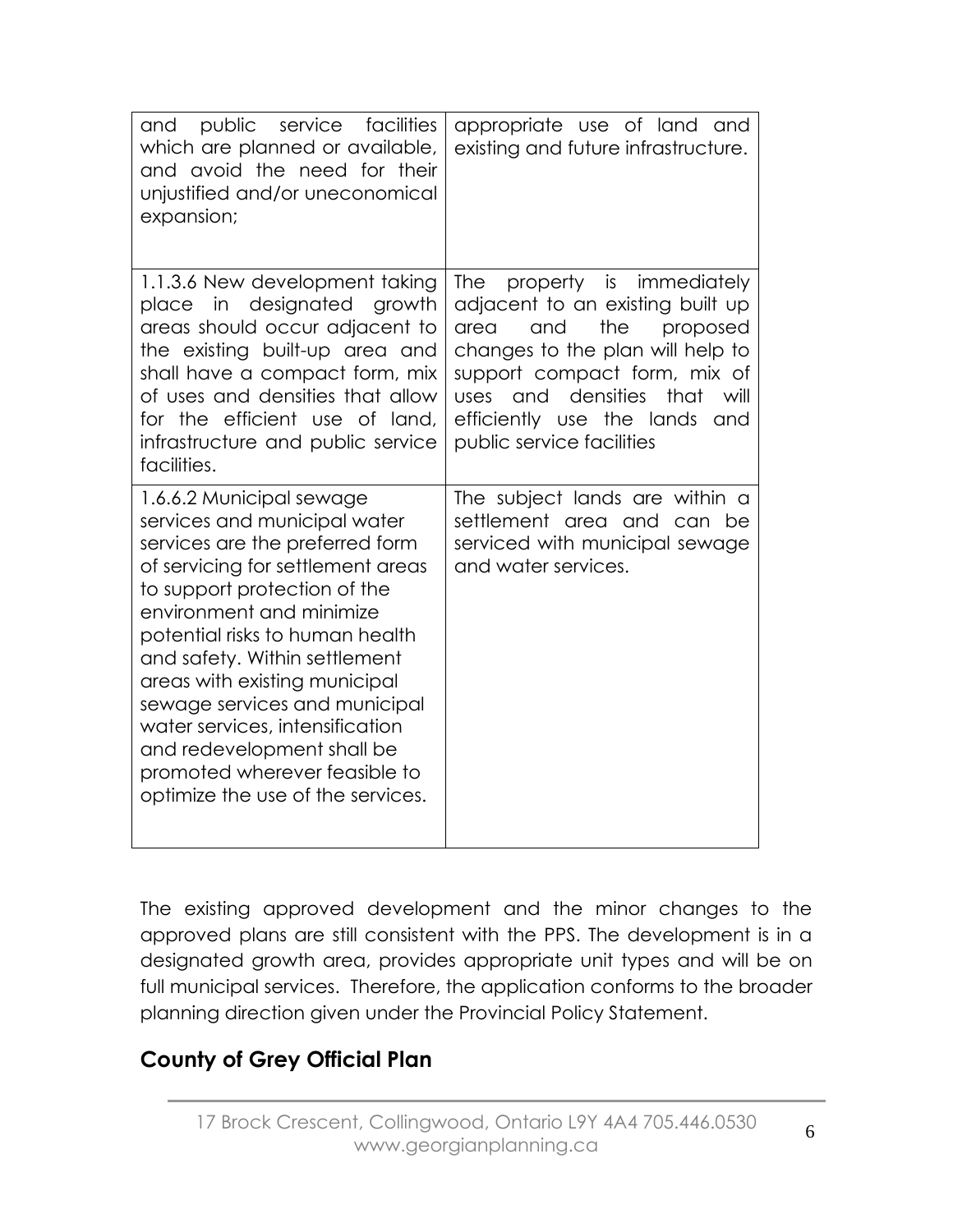The County of Grey Official Plan's (approved by the Province June 6, 2019) purpose is to help guide development in the County and provide a wide policy framework for local municipal Official Plans, Secondary Plans and implementing By-Laws.

The subject lands are designated Primary Settlement Area and Hazard Lands. (Schedule A Land Use Types Map 1) *"Primary Settlement Areas are areas suitable for high intensification targets, public transit services, and have full municipal services. Municipalities with primary settlement areas will, in their official plans, identify and plan for intensification within these areas. The development of high-quality urban form and open public spaces within these areas is also encouraged through site design, and urban design standards, to create attractive and vibrant places that support walking and cycling for everyday activities and are transitsupportive."* (S3.5) Section 3.5 also notes that the County "*Official Plan promotes the development of Primary Settlement Area land use types for a full range of residential, commercial, industrial, recreational, and institutional land uses. These areas will be the focus of the majority of growth within the County.*" and that a *"minimum development density of 20 units per net hectare will be achieved for new development*."

At this broader level, the proposed amendment to the Meaford Haven Draft Plan and the amendment to the local Official Plan and Zoning Bylaw is consistent with and still supports the policies of the County Official Plan. The development is still within a settlement area will be on full municipal services and will still be providing uses that are anticipated within the Primary Settlement Areas.

## **Municipality of Meaford Official Plan**

The subject lands are designated Urban Living Area, Highway Commercial and Environmental Protection in the Municipality of Meaford Official Plan (Schedule A-1 Land Use). *"The Urban Living Area applies to developed lands on full municipal sewer and water services and undeveloped lands proposed to be serviced by full municipal sewer and water in the Meaford urban area."* (B1.1.2) Permitted uses include single detached dwellings; accessory apartments in single-detached dwellings; semi-detached dwellings; duplex dwellings; townhouse, multiple and apartment dwellings (B1.1.4).

Section A2.2 speaks to the goals and objectives related to growth and settlement in the Municipality of Meaford. "*It is a goal of this Plan to direct*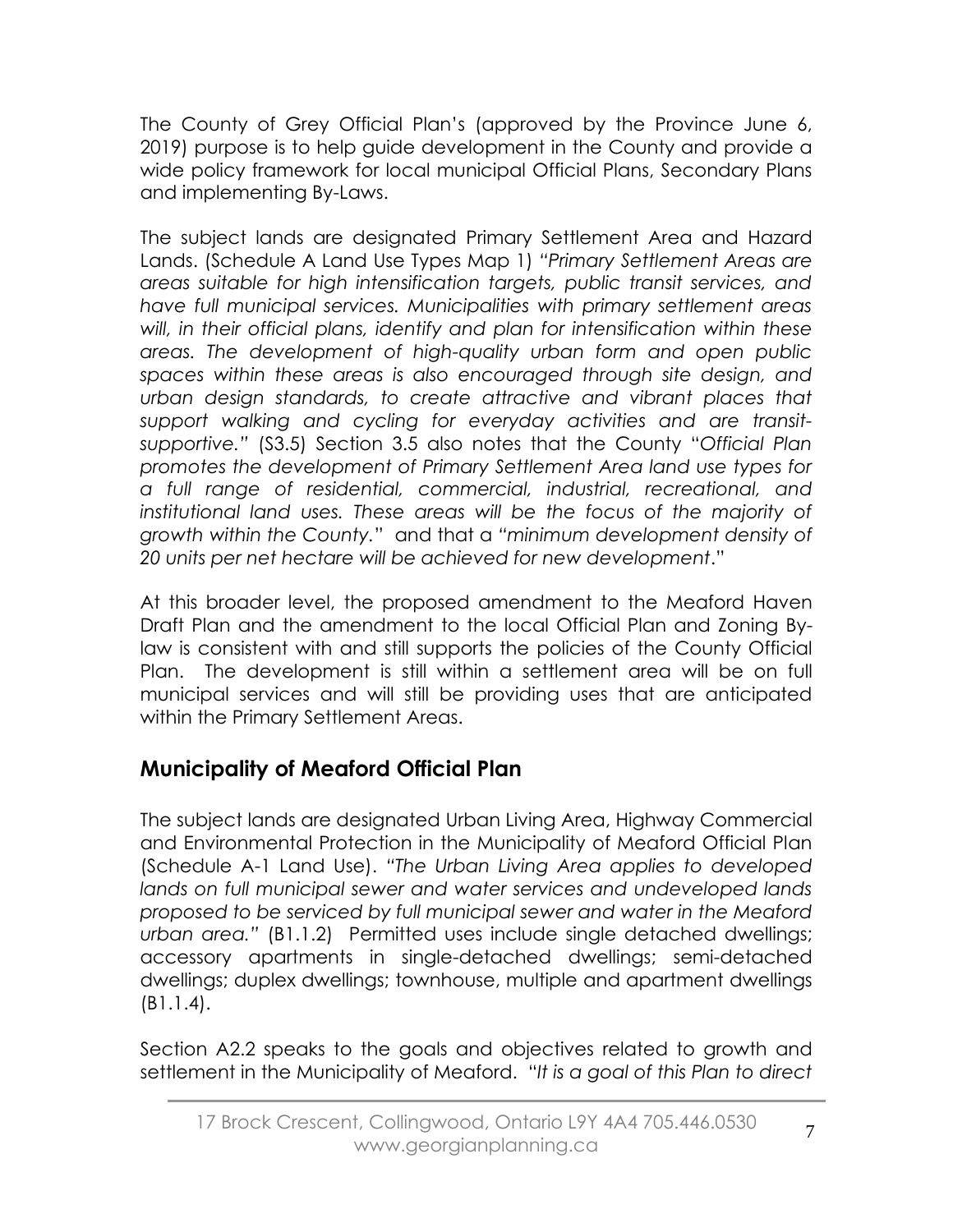*most forms of development to the urban area where full sewer and water services are available.*" (A2.2.1) The objectives to support the growth and settlement goals includes, to direct the majority of new residential and employment growth to the urban area, where full municipal services and other community facilities exist and to encourage the maintenance of integrated affordable housing in the Municipality, ensuring there are a range of alternative locations, forms and densities of housing and price ranges for all residents. (A2.2.2)

Section A2.2.5 notes that it is a policy of the Municipality of Meaford to encourage a wide variety of housing by type, size and tenure to meet projected demographic and market requirements of current and future residents of the Municipality. The Municipality generally supports *"intensification and redevelopment, primarily within Settlement Areas, and within other areas where an appropriate level of physical and social services are available and housing accessible to lower and moderate income households provided by a variety of unit types and sizes and which is well mixed and integrated into the existing community. In this regard, accessory apartments, semi-detached, duplex, townhouse and low-rise apartment units will provide the bulk of affordable housing opportunities and will likely be provided within settlement areas with appropriate levels of servicing being available".*

The existing draft plan of subdivision conforms to the policies of the Meaford Official Plan. With the proposed change to a portion of the property from Urban Highway Commercial to Urban Living Area Section E4 is to be reviewed and the rationale behind the land use change as well as the desirability and appropriateness is to be considered.

Initially the lands that are currently designated Urban Highway Commercial were intended to support the Municipality's desire to provide a medical facility in this area of Meaford. Since the approval of this plan a medical facility has been developed on lands to the east of this property. It is our understanding that this use is no longer required in this area. The landowner would like to redesignate this property to allow for additional residential development on this portion of the property. This proposed change will not change the character of the area as the adjacent lands are residential and the lands to the south on this parcel are already designated to permit residential uses. The County Plan does designate these lands as Primary Settlement Area and this designation permits a full range of residential and commercial uses.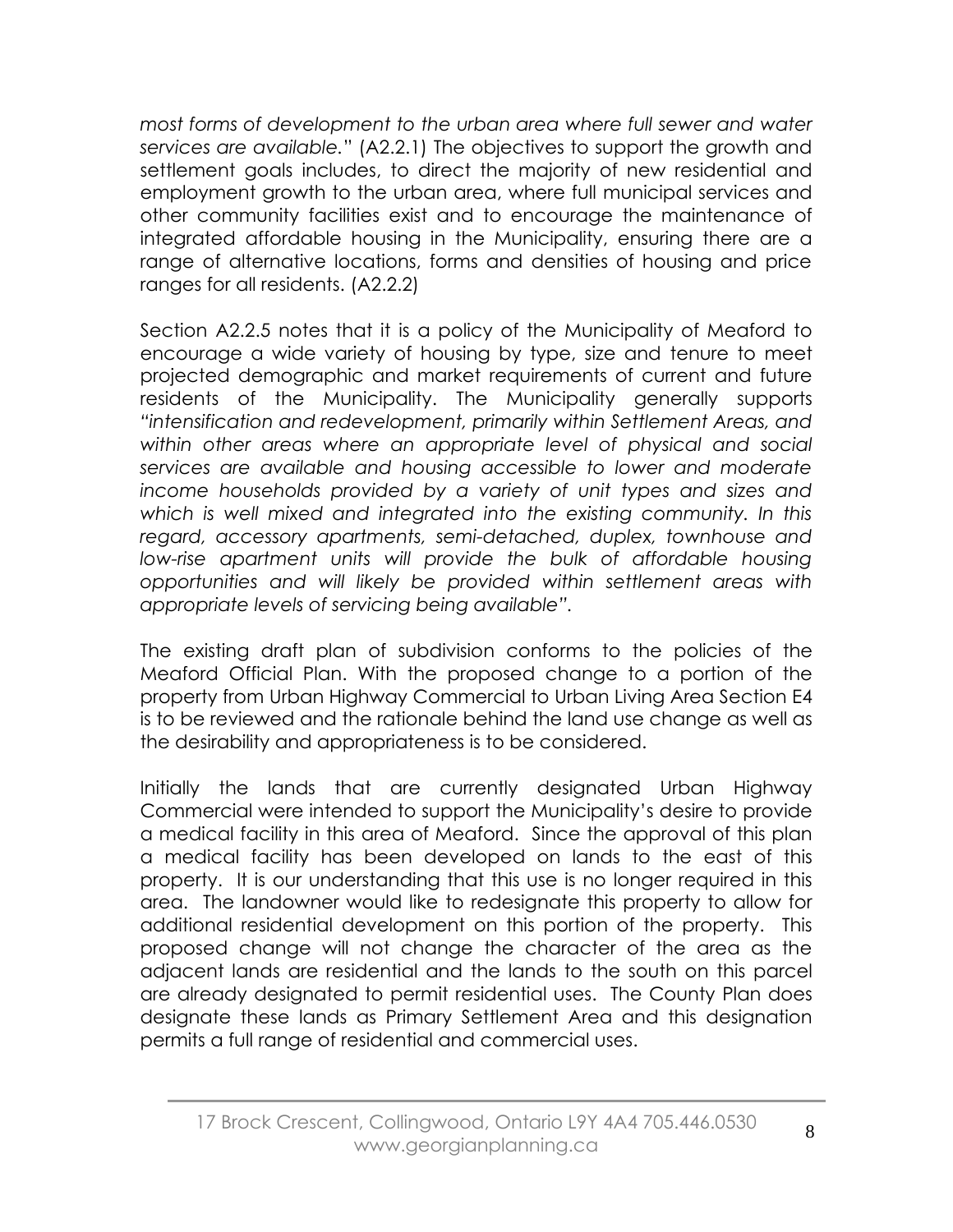It should be noted that the Urban Highway Commercial designation is not part of the employment area designation, and the re-designation of these lands does not require a comprehensive review.

It can be noted that the request to amend the approved draft plan, the Official Plan Designation and Zoning on this property is consistent with and still supports the goals and objectives of the Municipality of Meaford's Official Plan. With respect to the policies related to residential development outlined in the Official Plan the proposed development is supported. The development is proposed in an area designated for residential development, is within the urban boundary and is planned for full municipal services.

It is submitted that proposed changes meet the intent of the Municipality of Meaford Official Plan.

## **Meaford Zoning By-Law**

The subject lands are zoned Highway Commercial (C2-239-H5), Residential Multiple (RM-H5) and Open Space (OS-200) in the Meaford Zoning By-law 60-2009 (Schedule 'B' Maps 3). The proponent is requesting an amendment to the zoning by-law for a portion of the property to consider a change from the Highway Commercial zone to the Residential Multiple Zone and from the Open Space Zone to the Residential Multiple Zone. This would support the proposed redline change to the approved Draft Plan of Subdivision. (see attached draft zoning schedule)

As noted within this document the requested zoning change from Highway Commercial (C2-239-H5) to Residential Multiple (RM-H5) is to recognize that a medical facility is no longer required in this area of Meaford as there is a medical facility in close proximity to the subject property and the desire to provide additional residential opportunities on this property. The proponent feels that residential uses within this section of the property is a better use of the lands.

In addition, there is a request to rezone a portion of the Open Space (OS-200) Zone that accommodates the stormwater facility to Residential Multiple (RM-H5). With more detailed work related to the stormwater requirements it was determine that the amount of land that was originally set aside for this use is no longer required and is better used to support the residential portion of the development.